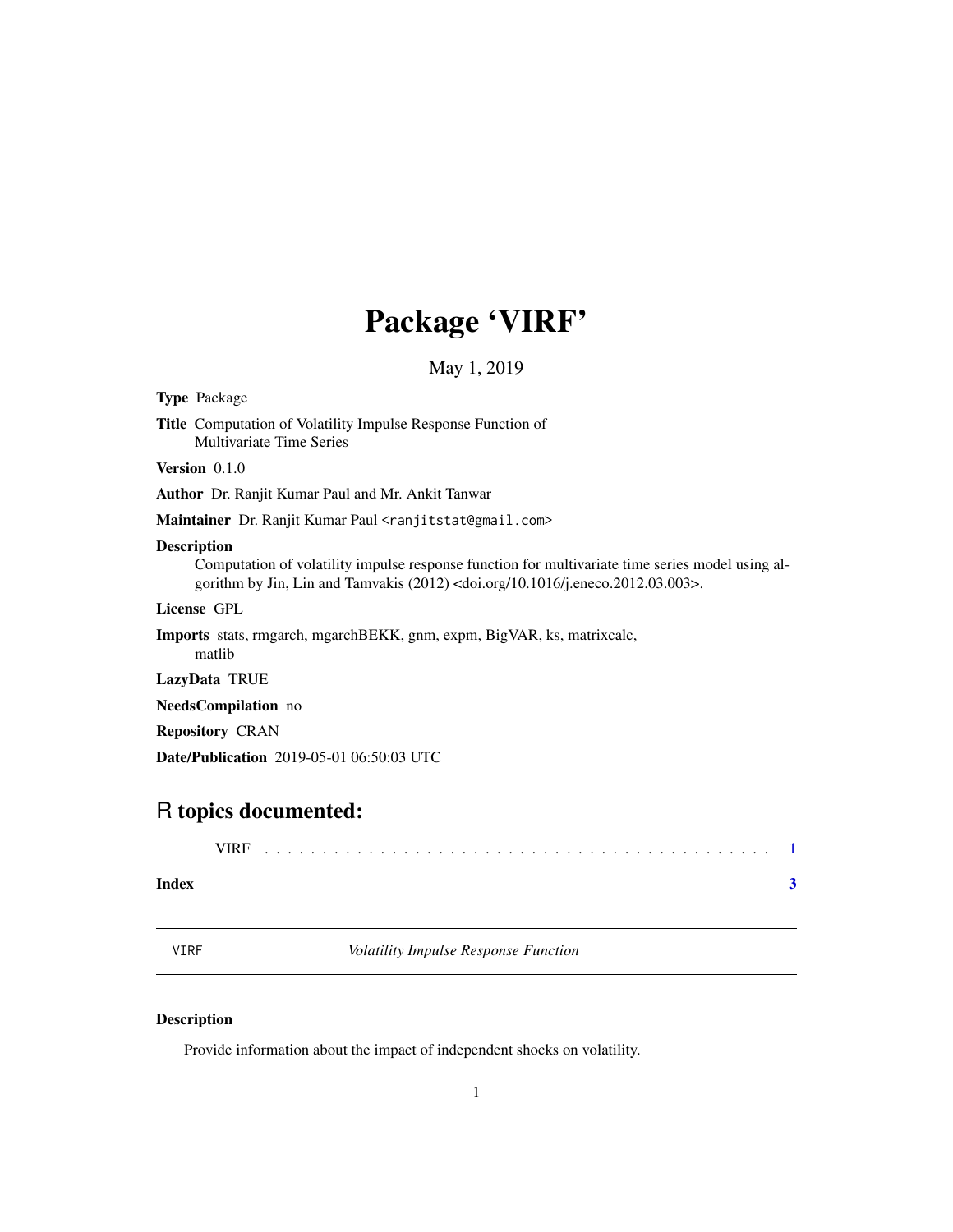#### Usage

VIRF(data, shock)

#### Arguments

| data  | log return multivariate time series |
|-------|-------------------------------------|
| shock | shock time point from time series   |

#### Value

virfresult List containing variance and covariance values

#### References

Anthony, N.R. and Ahammad, S.M. 2016. Investigating the interdependency of agricultural production volatility spillovers between Bangladesh, India, and Pakistan. Review of Urban and Regional Development Studies, 28, 32 to 54 Jin, X., Lin, S.X. and Tamvakis, M. 2012. Volatility transmission and volatility impulse response functions in crude oil markets.Energy Economics, 34, 2125 to 2134

#### Examples

```
k=3 #number of series
p=6 # maximum lag order
ns=100 #number of simulations
B=matrix(0,nrow=k,ncol=p*k)
A1<- matrix(c(.4,-.02,.01,-.02,.3,.02,.01,.04,.3),ncol=3,nrow=3)
A2 <- matrix(c(.2,0,0,0,.3,0,0,0,.13),ncol=3,nrow=3)
B[,1:k]=A1
B[,(4*k+1):(5*k)]=A2
A <- BigVAR::VarptoVar1MC(B,p,k)
Y <-BigVAR::MultVarSim(k,A,p,.1*diag(k),ns)
lr<-VIRF(Y,40) # Y: multivariate time series data, shock time point: 40
print(lr)
```